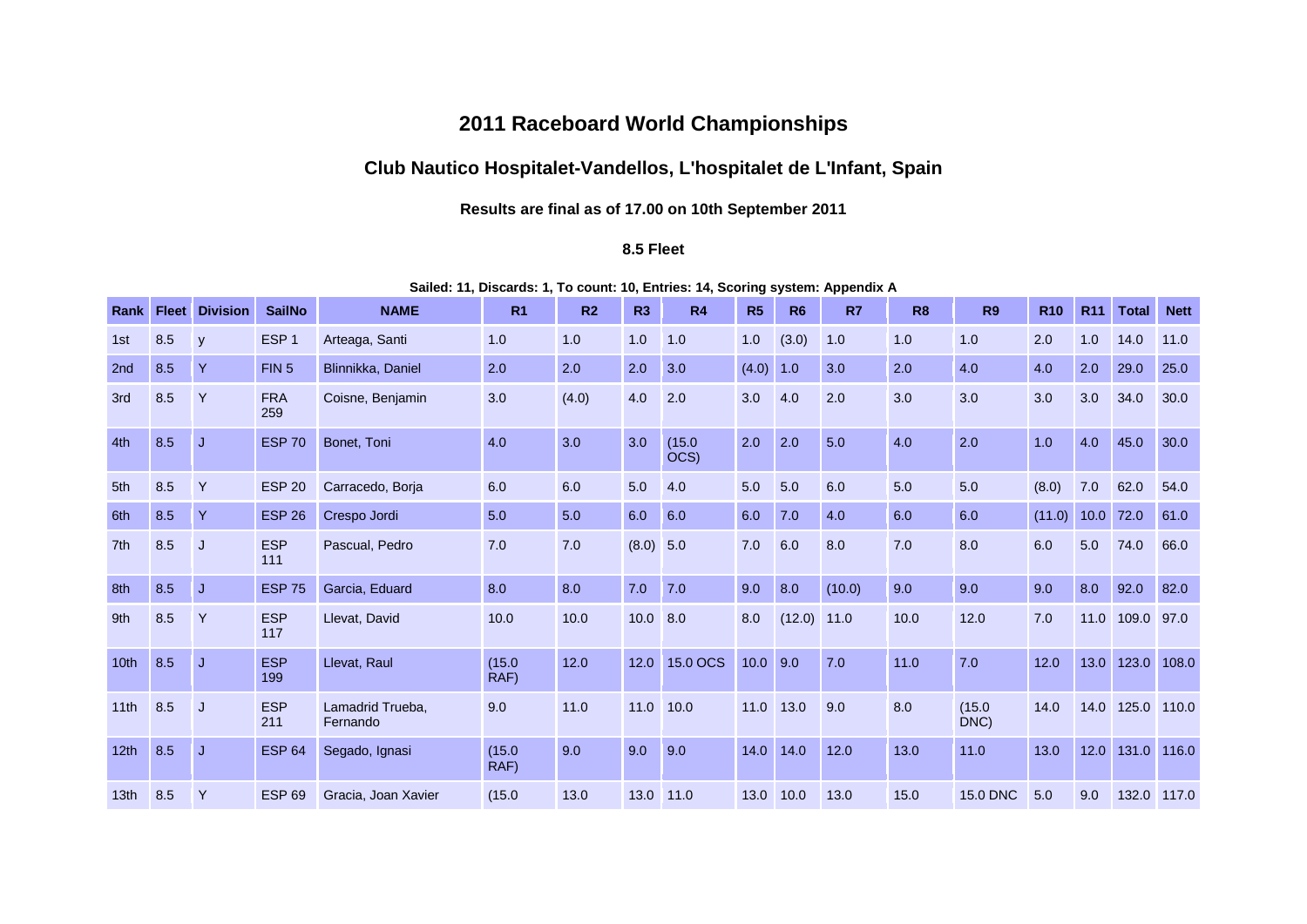|                  |     |               |                   | RAF)           |                    |           |      |      |                    | <b>DNC</b> |      |      |     |             |
|------------------|-----|---------------|-------------------|----------------|--------------------|-----------|------|------|--------------------|------------|------|------|-----|-------------|
| 14 <sub>th</sub> | 8.5 | <b>ESP 65</b> | Fernandez, Victor | (15.0)<br>DNC) | 15.0<br><b>OCS</b> | 14.0 12.0 | 12.0 | 11.0 | 15.0<br><b>DNC</b> | 12.0       | 10.0 | 10.0 | 6.0 | 132.0 117.0 |

#### **8.5W Fleet**

**Sailed: 11, Discards: 1, To count: 10, Entries: 5, Scoring system: Appendix A**

| Rank Fleet |        | <b>Division</b> | <b>SailNo</b>     | <b>NAME</b>           | R <sub>1</sub> | R <sub>2</sub> | R3                | R <sub>4</sub>    | R <sub>5</sub>    | R <sub>6</sub>    | R <sub>7</sub>    | R <sub>8</sub>    | <b>R9</b>         | <b>R10</b>    | <b>R11</b>        | <b>Total</b> | <b>Nett</b> |
|------------|--------|-----------------|-------------------|-----------------------|----------------|----------------|-------------------|-------------------|-------------------|-------------------|-------------------|-------------------|-------------------|---------------|-------------------|--------------|-------------|
| 1st        | 8.5W Y |                 | <b>GBR</b><br>607 | Ellis, Harriet        | (2.0)          | 1.0            | 1.0               | 1.0               | 2.0               | 1.0               | 2.0               | 1.0               | 2.0               | 1.0           | 1.0               | 15.0         | 13.0        |
| 2nd        | 8.5W   |                 | <b>ESP 11</b>     | Dominguez, Maria      | 1.0            | 2.0            | 2.0               | 2.0               | 1.0               | 2.0               | 1.0               | 2.0               | 1.0               | (6.0)<br>DNF) | 2.0               | 22.0         | 16.0        |
| 3rd        | 8.5W J |                 | <b>ESP 543</b>    | Lacambra, Mar         | (6.0)<br>RAF)  | 3.0            | 3.0               | 3.0               | 4.0               | 4.0               | 4.0               | 3.0               | 3.0               | 2.0           | 6.0<br><b>DNF</b> | 41.0         | 35.0        |
| 4th        | 8.5W Y |                 | <b>ESP 40</b>     | Mari, Susanna         | 3.0            | (6.0)<br>RAF)  | 4.0               | 4.0               | 3.0               | 3.0               | 3.0               | 6.0<br><b>DNC</b> | 4.0               | 6.0 DNC       | 6.0<br><b>DNF</b> | 48.0         | 42.0        |
| 5th        | 8.5W   |                 | <b>POL 99</b>     | Marciniak,<br>Grazyna | (6.0)<br>DNF)  | 6.0 DNC        | 6.0<br><b>DNF</b> | 6.0<br><b>DNC</b> | 6.0<br><b>DNC</b> | 6.0<br><b>DNC</b> | 6.0<br><b>DNC</b> | 6.0<br><b>DNC</b> | 6.0<br><b>DNC</b> | 6.0 DNC       | 6.0<br><b>DNC</b> | 66.0         | 60.0        |

#### **9.5 Fleet**

|      |     |                       |                  |                |                |                |                |           | <u>Udilca. Ti, Discards. T, TO count. To, Entrics. 90, Oconing System. Appendix A</u> |                |     |                |           |                |            |       |             |
|------|-----|-----------------------|------------------|----------------|----------------|----------------|----------------|-----------|---------------------------------------------------------------------------------------|----------------|-----|----------------|-----------|----------------|------------|-------|-------------|
| Rank |     | <b>Fleet Division</b> | <b>SailNo</b>    | <b>NAME</b>    | R <sub>1</sub> | R <sub>2</sub> | R <sub>3</sub> | <b>R4</b> | R <sub>5</sub>                                                                        | R <sub>6</sub> | R7  | R <sub>8</sub> | <b>R9</b> | <b>R10</b>     | <b>R11</b> | Total | <b>Nett</b> |
| 1st  | 9.5 | -M                    | SVK <sub>1</sub> | Pollak, Patrik | 2.0            | 2.0            | 1.0            | 1.0       | 1.0                                                                                   | (3.0)          | 3.0 | 1.0            | 1.0       | 1.0            | 1.0        | 17.0  | 14.0        |
| 2nd  | 9.5 |                       | ESP <sub>9</sub> | Manchon, Curro | 1.0            | 1.0            | 2.0            | 2.0       | 2.0                                                                                   | 1.0            | 1.0 | 2.0            | 3.0       | (51.0)<br>DNF) | 3.0        | 69.0  | 18.0        |
| 3rd  | 9.5 |                       | ESP 66           | Colomar, Toni  | 3.0            | 4.0            | (6.0)          | 4.0       | 3.0                                                                                   | 4.0            | 2.0 | 6.0            | 2.0       | 2.0            | 2.0        | 38.0  | 32.0        |

**Sailed: 11, Discards: 1, To count: 10, Entries: 50, Scoring system: Appendix A**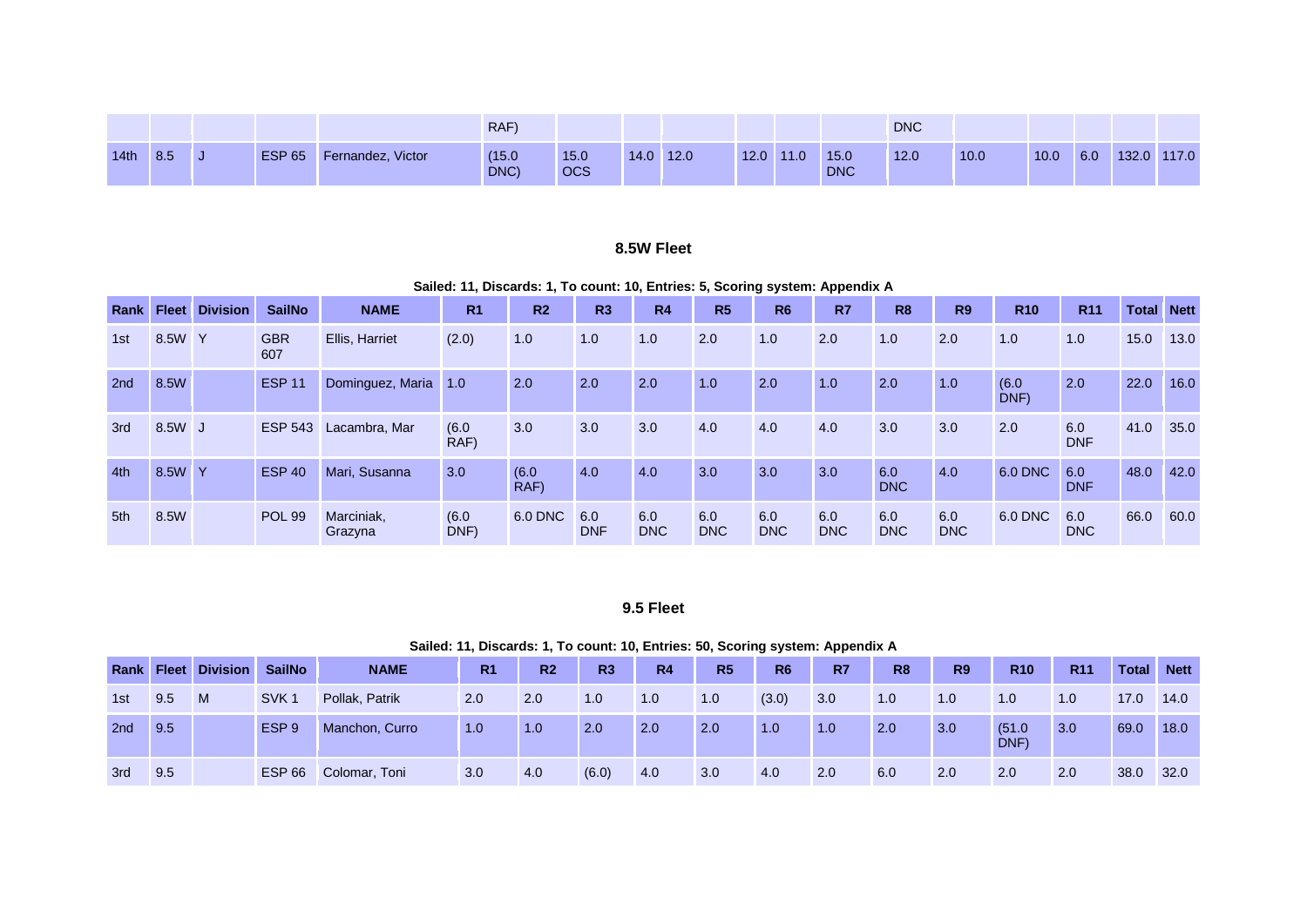| 4th              | 9.5 | M         | <b>GBR</b><br>365 | Kay, Mark                       | 8.0            | 10.0   | 4.0  | 5.0  | 5.0    | 6.0    | 6.0            | 7.0     | 6.0    | 4.0    | (16.0) | 77.0       | 61.0        |
|------------------|-----|-----------|-------------------|---------------------------------|----------------|--------|------|------|--------|--------|----------------|---------|--------|--------|--------|------------|-------------|
| 5th              | 9.5 |           | <b>FRA 89</b>     | Dehouve, Sylvain                | 6.0            | 7.0    | 5.0  | 6.0  | 8.0    | 11.0   | (14.0)         | 9.0     | 7.0    | 5.0    | 6.0    | 84.0       | 70.0        |
| 6th              | 9.5 |           | <b>ESP 47</b>     | Mayans, Marti Juan              | (51.0)<br>DNC) | 3.0    | 8.0  | 3.0  | 4.0    | 2.0    | 9.0            | 5.0     | 11.0   | 13.0   | 15.0   | 124.0      | 73.0        |
| 7th              | 9.5 | M         | <b>ESP 36</b>     | Buchau, Alex                    | (51.0)<br>DNC) | 9.0    | 12.0 | 9.0  | 6.0    | 7.0    | 4.0            | 10.0    | 5.0    | 7.0    | 8.0    | 128.0 77.0 |             |
| 8th              | 9.5 | <b>GM</b> | FIN <sub>6</sub>  | Blinnikka, Juha                 | 7.0            | 6.0    | 11.0 | 10.0 | 7.0    | 5.0    | 10.0           | 4.0     | 10.0   | (15.0) | 10.0   | 95.0       | 80.0        |
| 9th              | 9.5 | M         | <b>JPN 15</b>     | Kazumasa, Sugiura               | 5.0            | 5.0    | 3.0  | 11.0 | 14.0   | 12.0   | 17.0           | 3.0     | (21.0) | 12.0   | 4.0    | 107.0      | 86.0        |
| 10th             | 9.5 | <b>GM</b> | <b>ESP</b><br>951 | Lamadrid Rodriguez,<br>Fernando | 9.0            | 11.0   | 13.0 | 14.0 | (15.0) | 8.0    | 8.0            | 8.0     | 13.0   | 10.0   | 5.0    | 114.0      | 99.0        |
| 11th             | 9.5 |           | <b>GBR</b><br>720 | White, John                     | 4.0            | 8.0    | 18.0 | 7.0  | 9.0    | 9.0    | 13.0           | (21.0)  | 12.0   | 20.0   | 19.0   |            | 140.0 119.0 |
| 12 <sub>th</sub> | 9.5 |           | <b>FRA 45</b>     | Watier, Timothee                | 13.0           | (23.0) | 14.0 | 13.0 | 13.0   | 17.0   | 11.0           | 13.0    | 14.0   | 8.0    | 7.0    | 146.0      | 123.0       |
| 13 <sub>th</sub> | 9.5 | M         | <b>POR 73</b>     | Moura, Pedro                    | 14.0           | 16.0   | 15.0 | 15.0 | 10.0   | 15.0   | 15.0           | 14.0    | 8.0    | (27.0) | 12.0   | 161.0      | 134.0       |
| 14th             | 9.5 | <b>GM</b> | <b>FRA 58</b>     | Loup, Franck                    | (51.0)<br>DSQ) | 12.0   | 7.0  | 8.0  | 17.0   | 20.0   | 12.0           | 16.0    | 15.0   | 16.0   | 17.0   | 191.0      | 140.0       |
| 15 <sub>th</sub> | 9.5 | M         | ESP <sub>4</sub>  | Giribet, Gonzalo                | 10.0           | 13.0   | 16.0 | 12.0 | 16.0   | 18.0   | (51.0)<br>OCS) | 12.0    | 16.0   | 17.0   | 14.0   | 195.0      | 144.0       |
| 16th             | 9.5 |           | <b>GER</b><br>933 | Grundmann, Fabian               | 16.0           | (29.0) | 20.0 | 16.0 | 11.0   | 10.0   | 7.0            | 22.0 SS | 9.0    | 21.0   | 18.0   | 179.0      | 150.0       |
| 17th             | 9.5 | <b>GM</b> | GBR <sub>0</sub>  | Gibson, Christopher             | 12.0           | 14.0   | 9.0  | 21.0 | 20.0   | 14.0   | 20.0           | (23.0)  | 19.0   | 6.0    | 22.0   | 180.0      | 157.0       |
| 18th             | 9.5 |           | <b>CZE</b><br>110 | Kamensky, Radim                 | 11.0           | 17.0   | 19.0 | 18.0 | (30.0) | 21.0   | 21.0           | 15.0    | 20.0   | 9.0    | 13.0   | 194.0      | 164.0       |
| 19 <sub>th</sub> | 9.5 | $\vee$    | <b>GER</b><br>201 | Homrighausen,<br>Heiner         | 17.0           | 15.0   | 22.0 | 23.0 | 23.0   | (25.0) | 16.0           | 19.0    | 18.0   | 3.0    | 9.0    | 190.0      | 165.0       |
| 20 <sup>th</sup> | 9.5 | M         | <b>ARG</b><br>355 | Consorte, Fernando              | 21.0           | 24.0   | 23.0 | 17.0 | 12.0   | 13.0   | 5.0            | 20.0    | 4.0    | (36.0) | 33.0   | 208.0      | 172.0       |
| 21st             | 9.5 | $\vee$    | <b>FRA</b>        | Jean, Asia                      | (51.0)         | 19.0   | 10.0 | 24.0 | 18.0   | 23.0   | 19.0           | 22.0    | 22.0   | 18.0   | 26.0   |            | 252.0 201.0 |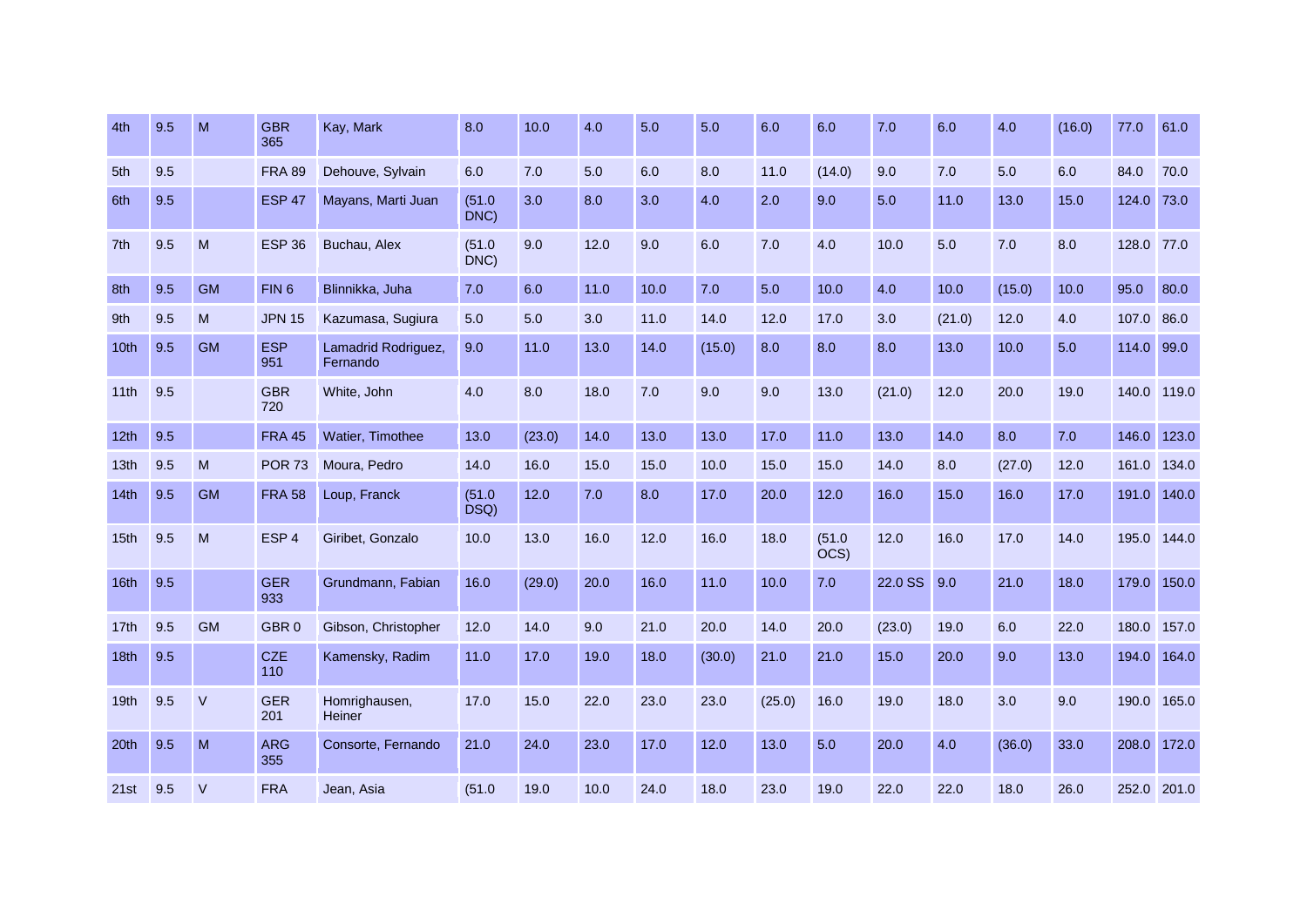|                  |     |           | 171                |                      | RAF)           |                    |                    |                    |                    |        |      |                |                |                |        |             |             |
|------------------|-----|-----------|--------------------|----------------------|----------------|--------------------|--------------------|--------------------|--------------------|--------|------|----------------|----------------|----------------|--------|-------------|-------------|
| 22 <sub>nd</sub> | 9.5 | $\vee$    | <b>FIN 50</b>      | Mannisto, Kai        | 20.0           | 18.0               | 17.0               | (25.0)             | 21.0               | 19.0   | 18.0 | 25.0           | 23.0           | 23.0           | 24.0   | 233.0       | 208.0       |
| 23rd             | 9.5 | M         | <b>ESP 54</b>      | Pascual, Alberto     | 18.0           | 21.0               | (30.0)             | 27.0               | 22.0               | 16.0   | 22.0 | 27.0           | 17.0           | 29.0           | 23.0   | 252.0       | 222.0       |
| 24th             | 9.5 | <b>GM</b> | <b>GER</b><br>475  | Kowollik, Christian  | 22.0           | 20.0               | 26.0               | 19.0               | 24.0               | 22.0   | 28.0 | 24.0           | (34.0)         | 19.0           | 20.0   | 258.0 224.0 |             |
| 25 <sub>th</sub> | 9.5 | V         | <b>POL</b><br>125  | Frydrychowicz, Pawel | 19.0           | 30.0               | 27.0               | (31.0)             | 19.0               | 27.0   | 27.0 | 18.0           | 27.0           | 25.0           | 30.0   | 280.0 249.0 |             |
| 26 <sub>th</sub> | 9.5 | M         | <b>CZE</b><br>113  | Kamensky, Pavel      | 23.0           | 22.0               | (34.0)             | 28.0               | 25.0               | 24.0   | 26.0 | 26.0           | 24.0           | 24.0           | 27.0   | 283.0       | 249.0       |
| 27th             | 9.5 |           | <b>POL</b><br>236  | Chalupczak, Adam     | 15.0           | 25.0               | 24.0               | 26.0               | 35.0               | 28.0   | 34.0 | 34.0           | (51.0)<br>DNC) | 14.0           | 21.0   |             | 307.0 256.0 |
| 28 <sub>th</sub> | 9.5 |           | <b>ARG</b><br>314  | De Carolis, Javier   | 27.0           | 28.0               | 25.0               | 20.0               | 32.0               | 31.0   | 25.0 | 30.0           | 26.0           | 26.0           | (41.0) | 311.0 270.0 |             |
| 29th             | 9.5 | <b>GM</b> | <b>AUS</b><br>368  | Reynolds, Richard    | 24.0           | 31.0               | 21.0               | 33.0               | 31.0               | (34.0) | 32.0 | 28.0           | 28.0           | 22.0           | 25.0   |             | 309.0 275.0 |
| 30th             | 9.5 | M         | <b>ARG</b><br>317  | Azzoni, Marcelo      | 26.0           | 26.0               | 28.0               | 30.0               | 26.0               | 32.0   | 29.0 | (51.0)<br>DSQ) | 29.0           | 31.0           | 35.0   | 343.0 292.0 |             |
| 31st             | 9.5 |           | <b>ESP</b><br>711  | Soriano Torres       | 34.0           | 27.0               | 32.0               | 36.0               | 28.0               | (37.0) | 30.0 | 29.0           | 31.0           | 30.0           | 29.0   |             | 343.0 306.0 |
| 32 <sub>nd</sub> | 9.5 |           | <b>ARG</b><br>371  | Gonzalez, Sebastian  | 25.0           | 32.0               | 43.0               | 29.0               | 27.0               | 33.0   | 24.0 | 37.0           | 25.0           | (51.0)<br>DNC) | 39.0   |             | 365.0 314.0 |
| 33rd             | 9.5 | M         | <b>GBR</b><br>1111 | Leone, Paul          | (51.0)<br>DNC) | 51.0<br><b>DNC</b> | 51.0<br><b>DNC</b> | 51.0<br><b>DNC</b> | 51.0<br><b>DNC</b> | 26.0   | 23.0 | 11.0           | 30.0           | 11.0           | 11.0   |             | 367.0 316.0 |
| 34th             | 9.5 | <b>GM</b> | <b>ARG</b><br>373  | Barquero, Juan       | 28.0           | 34.0               | 31.0               | 38.0               | 33.0               | 29.0   | 31.0 | 35.0           | (51.0)<br>DNC) | 33.0           | 37.0   |             | 380.0 329.0 |
| 35th             | 9.5 |           | <b>NOR 40</b>      | <b>Arne Nervik</b>   | (51.0)<br>DNC) | 51.0<br><b>DNC</b> | 33.0               | 22.0               | 29.0               | 30.0   | 33.0 | 32.0           | 32.0           | 35.0           | 38.0   |             | 386.0 335.0 |
| 36th             | 9.5 |           | <b>FRA</b><br>619  | Ghio, Jean Jacques   | 29.0           | 38.0 SS            | 36.0               | 32.0               | (51.0)<br>DNC)     | 43.0   | 37.0 | 31.0           | 33.0           | 28.0           | 34.0   | 392.0       | 341.0       |
| 37th             | 9.5 | M         | <b>AUS</b>         | <b>Coleman Pat</b>   | 32.0           | 35.0               | 35.0               | 34.0               | 36.0               | 39.0   | 41.0 | (42.0)         | 35.0           | 38.0           | 31.0   |             | 398.0 356.0 |